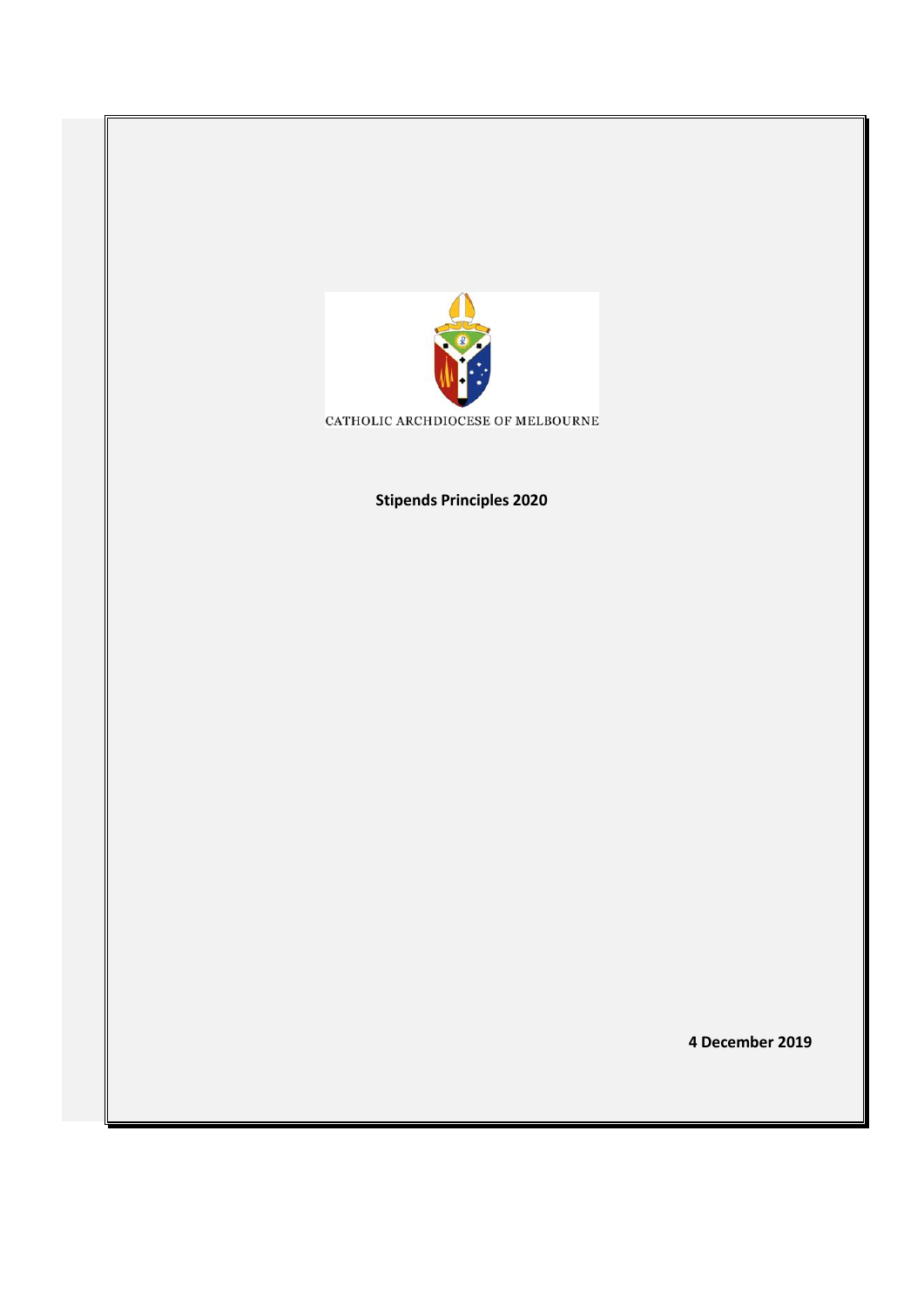## **Purpose**

To promulgate the stipends principles applicable to the Province of Melbourne for 2020 as approved by the Bishops of the Province and the Victorian Leaders of Religious Institutes.

The Bishops have approved these principles, with the right for further negotiation for those in parish ministry in view of the impossibility of many parishes to meet the recommendations.

## **Principles**

The Standing Committee on Religious Stipends has considered recommendations in respect of the level of stipends applicable from 1 January 2020 and makes the following recommendations.

- a. That from 1 January 2020, the stipend payment shall be \$57,977 pa, being 85% of the midpoint of the Melbourne Archdiocesan recommended rate of pay for a lay Pastoral Associate Grade 1 as adjusted for 2020.
- b. The 10% allowance to Religious Primary School Principals shall remain unchanged.
- c. Pro rata payments shall be based on the full recommended stipend.
- d. Where a fully maintained vehicle with usage for other purposes is provided, the paying entity shall be free to negotiate a discount of the stipend payment.
- e. Parties shall be free to negotiate reduced rates when financial circumstances do not allow the payment of a full stipend. Two thirds of the full stipend (\$38,647 pa) shall be the minimum starting point for such negotiations.